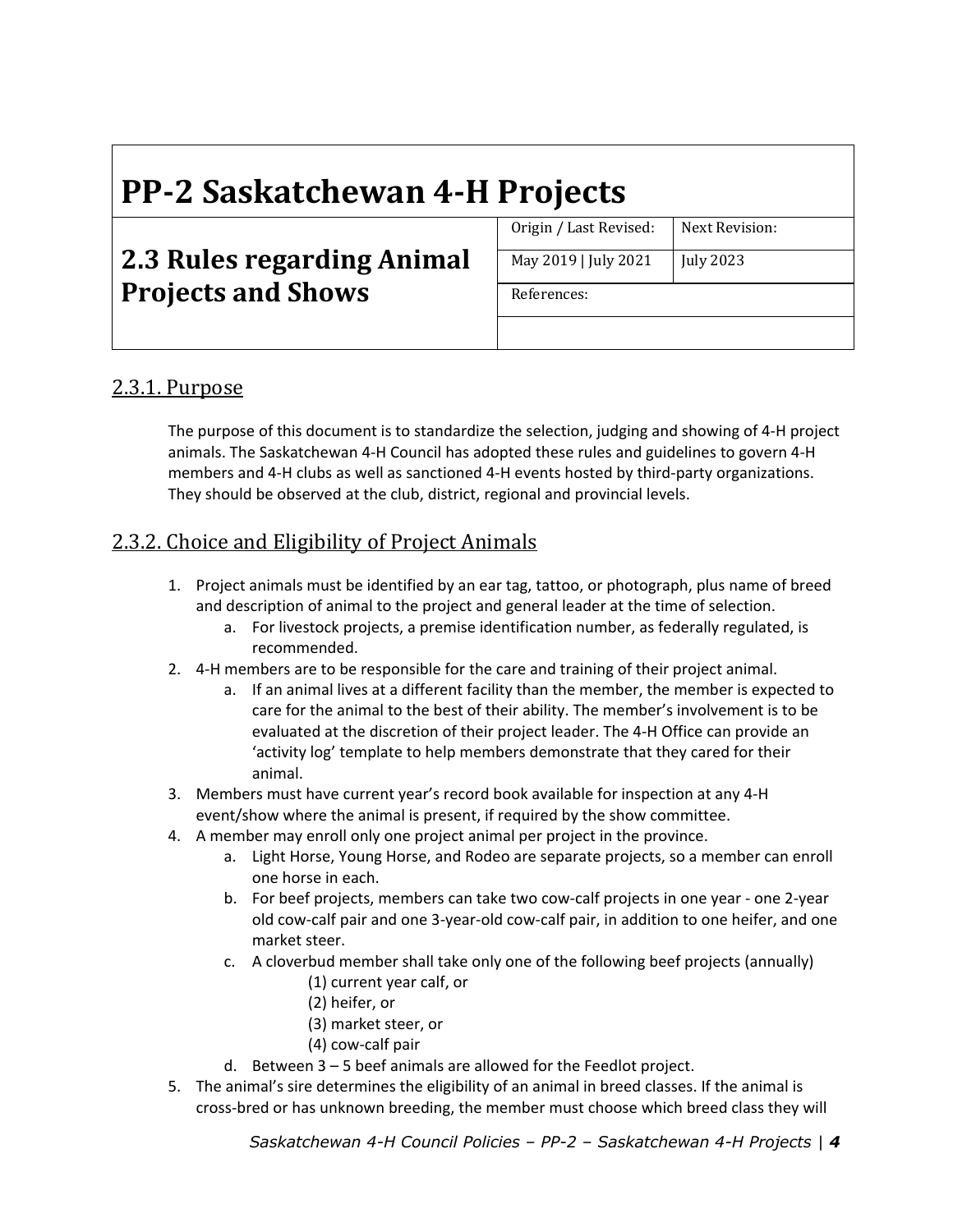enter when the project animal is selected.

- 6. All market animals entered in any 4‐H project, show or sale must be castrated by the selection deadline (where appropriate and industry standard for species, excluding poultry and rabbits).
- 7. Project Animal Substitution
	- a. Project animals may be substituted prior to the selection deadline with project leader approval.
	- b. After the selection deadline, substitution of project animals is only allowed due to death, serious illness or injury, or behavioural issues that cause safety concerns.
		- i. For death and behavioural issues, decision to allow substitution shall be made by majority decision by the club members AFTER being vetted for validity by a panel of three screened 4‐H leaders or volunteers (unbiased, unrelated to the member).
		- ii. Serious illness and injury must be verified by a veterinarian. If verified, a decision to allow substitution shall be made by the club members after being vetted for validity by a panel of three screened 4‐H leaders or volunteers (unbiased, unrelated to the member).
	- c. Should a member's receive approval to substitute their animal, it must be substituted with an approved substitution animal that was registered with the club at the same time as the original animal.
		- i. All animal substitutions must be recorded in the member's 4‐H record book.
		- ii. Family members can designate the same substitute animal.
- 8. Only 4-H project animals (or club-approved substitution animals) are eligible for 4-H shows and competitions.
- 9. All project animals must be shown by the member at a local Achievement Day in order to proceed to a Regional Show.
- 10. If a 4‐H member is unable to show their project animal, (due to medical, family emergency, or other reason that the club/show committee deems acceptable) another registered 4‐H member (from the same club, if possible) will be allowed to show the project animal. The project animal WILL be eligible for all conformation and rate of gain classes. The project animal and its showman will NOT be eligible for showmanship, grooming and other skill classes. The animal WILL be eligible to be sold at the sale.

# 2.3.2. 4-H Shows and Competitions (Achievement Day or Inter-Club)

- 1. The purpose of the show/4‐H competition is to provide a learning and development opportunity for members, as well as the opportunity to meet others and build camaraderie between clubs and to allow them to showcase their achievements from the year.
- 2. Safety of members must be a primary concern.
- 3. Competition must be in 4‐H Saskatchewan's age categories of Cloverbud, Junior, Intermediate and Senior.
	- a. This excludes conformation, and classes grouped by animal age, weight or breed.
	- b. If there are too few members to warrant a class, members may compete in the age category directly above their own age category, but not any below.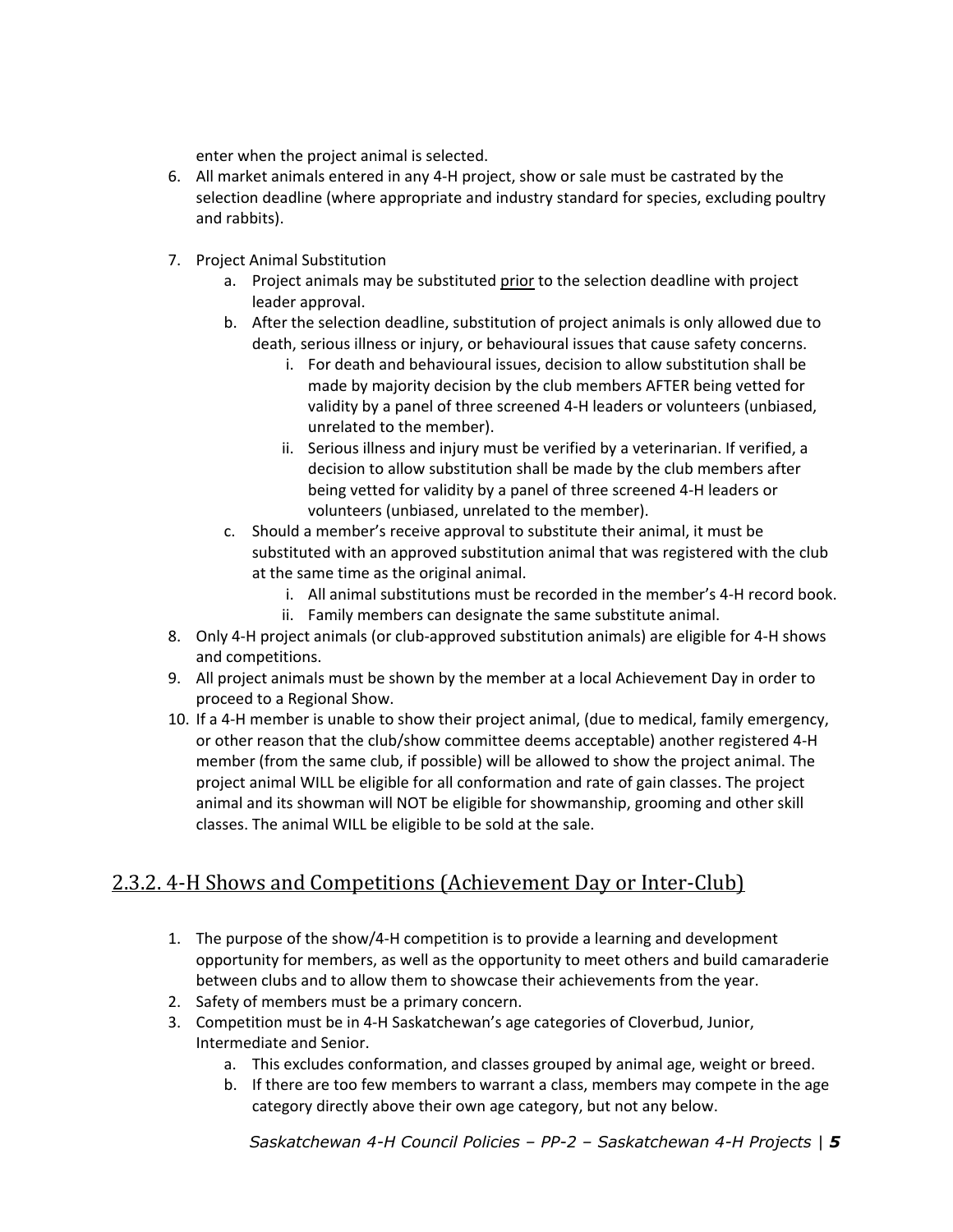- 4. Members are to prepare and show their animal. Adults or non‐4‐H members will NOT be allowed to physically prepare or groom project animals for the show ring. If this is observed, the member may be disqualified from the show/4‐H competition.
- 5. Cloverbud and junior members will not be penalized for assistance in the show ring. Assistance should be provided by an older registered 4‐H member whenever possible.
- 6. Ringside coaching is considered helping and is not acceptable.
- 7. In showmanship and individual grooming classes, a member must use their own project animal.
- 8. In any competition, the judge's ruling is final. Any person attempting to interfere with or influence the judge will be excused from the event.
- 9. Where an aggregate award is to be awarded, the 4‐H questionnaire, unit exam and record book should be taken into account. Other options to include are attendance at club events, public speaking, community involvement, good sportsmanship, and/or project demonstration, and project‐specific classes at Achievement Day or the show/4‐H competition. Emphasis should be placed on the member and their work done rather than the quality of the project animal.
- 10. In addition to the 4‐H Saskatchewan minimum requirements, there may be additional regulations from the local club, interclub or sanctioned 4‐H events. No additional regulations can contradict 4‐H Saskatchewan rules. Show and sale committees will be responsible for providing any additional local requirements and clarifying their policies. It is the member and/or leader's responsibility to know these rules and regulations.
- 11. All 4‐H competitions (including Achievement Day, inter‐club, and sanctioned 4‐H events) should form a show/4‐H competition committee.
- 12. Complaints / Grievances at a 4‐H show/4‐H competition should be addressed as follows:
	- a. Any grievance must be presented to the show/4‐H competition committee chairperson in writing with signature, no later than midnight of the day of the violation/competition.
	- b. The committee will review the written grievance and provide a written response or decision within one day.
	- c. The committee has complete authority to render a decision.
- 13. Complaints/grievances regarding rule violations against a show/4‐H competition should be brought to the provincial 4‐H office within two weeks of the event. Shows or clubs are expected to make corrective actions or risk losing the opportunity to be a sanctioned event and/or club in good standing.

# 2.3.3. Animal and/or Competitor Conduct

- 1. Members should wear proper attire including footwear and proper equipment in good condition should be used.
- 2. Competitors, animals and their equipment/tack shall be neat in appearance and wellgroomed. No credit or discredit shall be given for decorated equipment or show clothing.
- 3. Stalling areas should be clean and tidy. The maintenance of the stall area should be the responsibility of members of the club.
- 4. Unsportsmanlike conduct will not be tolerated from members, leaders, or spectators. Club leaders and show committees may ask unsportsmanlike individuals to be excused.
- 5. Use of tranquilizers on animals is prohibited.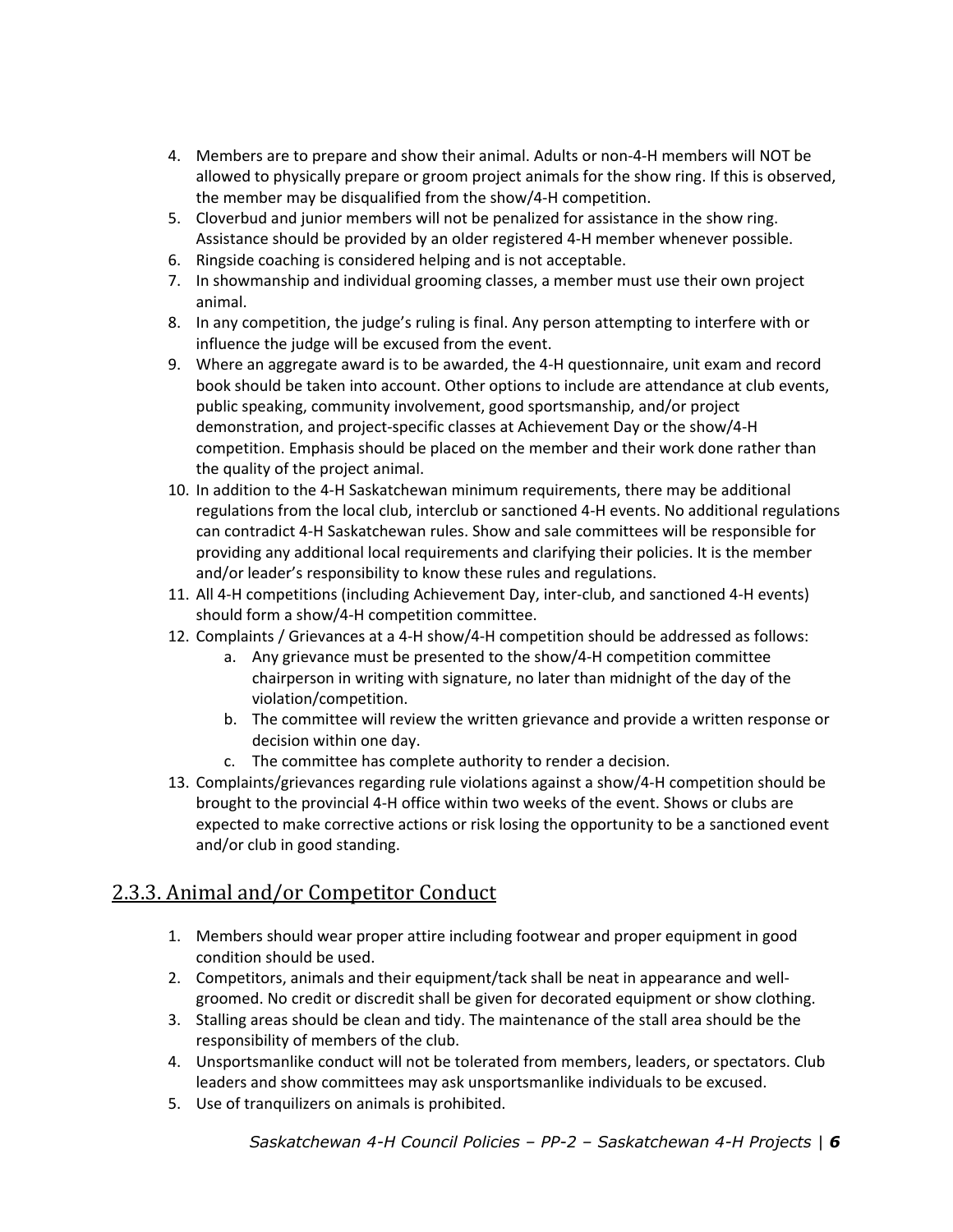- 6. Any animal that is not properly halter broke or is unmanageable may be excused from the show and/or sale at the show committee's discretion.
- 7. Any animal displaying symptoms of neglect, illness, contagious disease or that may be a safety concern will not be allowed at any 4‐H function. Any concerns regarding a suspected animal need to be addressed to a club leader or the show committee before the event.

#### 2.3.4. Sale of Market Animals

- 1. A member can show and sell only one market animal per project, with the exception of the feedlot unit of the beef project.
	- a. Feedlot unit animals cannot be sold at Achievement Days or regional shows. Where possible, feedlot members should have an opportunity to showcase their project work or animals at Achievement Day or the Regional Show.
	- b. Feedlot animals can be sold by:
		- i. private sale
		- ii. open auction
		- iii. processed and sold as meat packages, but these should not be branded as "4‐H"
	- 2. All animals in the market classes must be sold by public auction and becomes ineligible for any further 4‐H shows.
	- 3. The following are valid means of selling a 4‐H market animal project:
		- a. A live or online unreserved public auction
			- i. 4‐H auctions may only be hosted by 4‐H clubs, district councils, or sanctioned third‐party organizers.
			- ii. Auctions must be held by a licensed and/or bonded auctioneer (individual or company).
		- b. Private sale of animal
		- c. Private sale of packaged meat products
		- d. Open Market
		- e. 4‐H members may also choose to:
			- i. donate their animal, proceeds from the sale of their animal or packaged meat products
			- ii. keep their animal, or process it and keep packaged meat products for personal use
	- 4. Only 4‐H members are eligible to market completed 4‐H project animals as "4‐H".
		- a. Once sold, the animal is no longer eligible for 4‐H opportunities.
		- b. Once sold, any meat/products are not eligible to be marketed by a third‐party as "4‐H".
	- 5. Regional Show (or other 4-H competition) coordinators may limit the opportunity to register and show in their market classes to the animals that will be sold as a part of their public market animal auction.
	- 6. Animals must be entered as a part of a competition to be eligible to be sold as a part of that event's corresponding public auction / sale.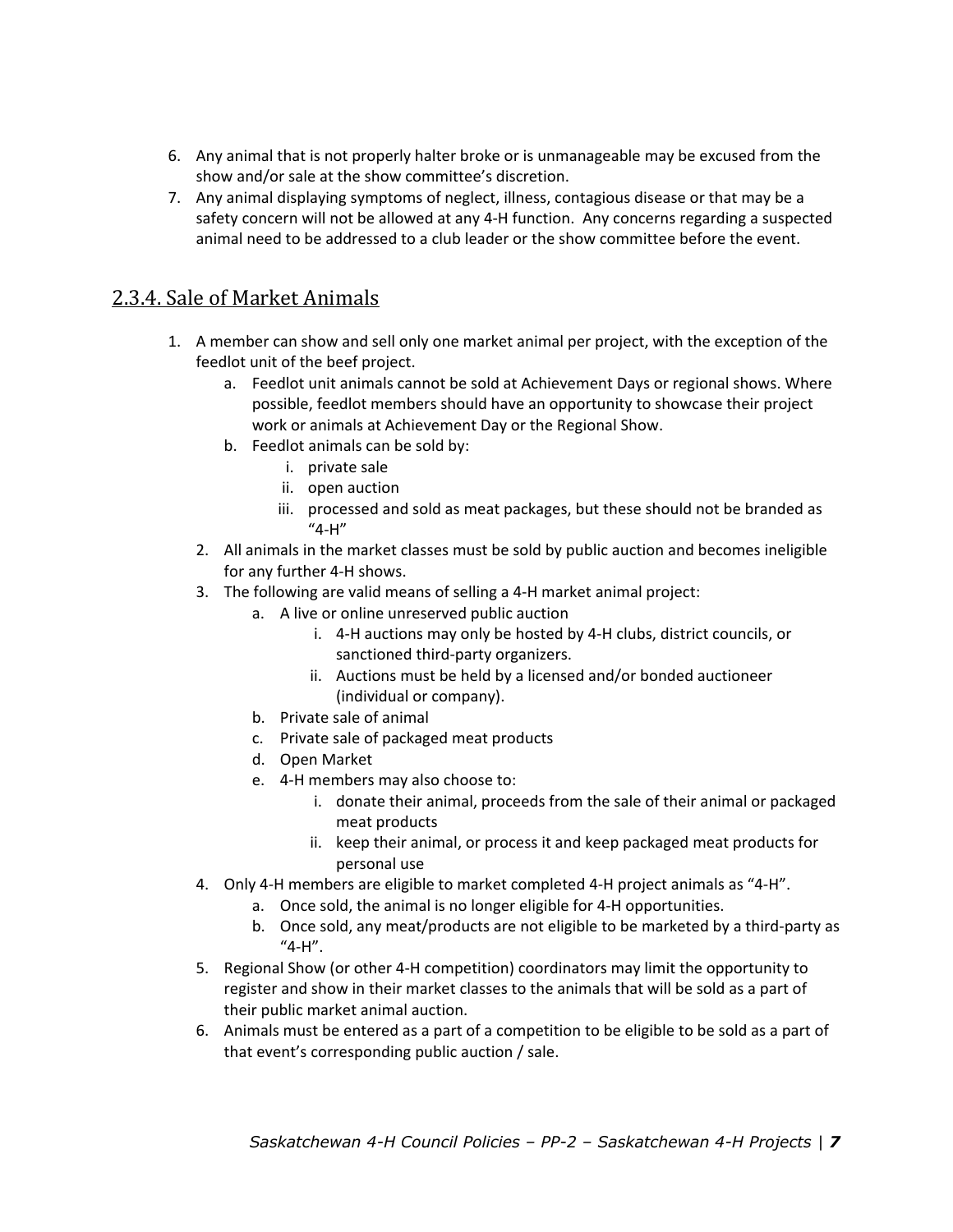# 2.3.5 Guidelines for Judging of Livestock Projects and Shows

- 1. Judges should be provided these "Rules Regarding Livestock" as well as any competition specific rules prior to the competition beginning.
- 2. At Achievement Day, judges should talk with leaders regarding club goals, any club specific rules, and what the project learning objectives were before judging starts.
- 3. Local clubs, for their Achievement Days, can choose judges at their own discretion.
- 4. Consideration should be given to using judges who are familiar with the 4‐H program for Achievement Day.
- 5. Record books should be available for a livestock judge to view at Achievement Day.
- 6. Achievement Day judges should be encouraged to give individual comments and instructions:
	- a. Judges should be diplomatic and tell members what is expected before class begins.
	- b. Judges should be encouraged to group judge and/or provide individual evaluations.
	- c. Judges should take into consideration that they are dealing with youth.
	- d. Emphasis should be placed on achievement and sportsmanship, not winning.
	- e. Judges should give reasons to the crowd as well as to members.
	- f. The judge should ask members about grooming and handling techniques whenever possible.

# 2.3.6. Rules Specific for Beef Projects

- 1. As required by CCIA, beef animals must be identified by an RFID Tag. The RFID number should be given to General Leader upon selection of project animal.
	- a. In the case of lost RFID tags, notification should be sent to the General Leader immediately and the replacement tag number should be forwarded after receiving it.
- 2. Beef must select project animal(s) at least four months prior to Achievement Day with the exception of Cloverbuds showing calendar year calves.
- 3. Steers and heifers that are to be shown must be born no earlier than January 1 of the previous year, e.g. 2018 show animal must be born in 2017.
- 4. Cow-calf is a continuation of the heifer project.
	- a. A member showing a two-year old cow must have completed a project year with the same animal as a heifer.
	- b. A member showing a three‐year old cow must have completed a project year with the same animal as a heifer.
		- i. It is not required that the three‐year old cow was shown as a two‐year‐old cow. If the three‐year old cow was not shown as a two‐year old the reasons why must be noted in the member's two-year old record book and signed by a club leader.
	- c. The cow must be shown with her natural calf of the current year at side.
		- i. If the natural calf has died, the club or show committee can determine whether an adopted/foster calf or being allowed to show without calf at foot *(cow has not calved)* is acceptable at their competition.
		- ii. At the club level, the decision shall be made by majority decision by the club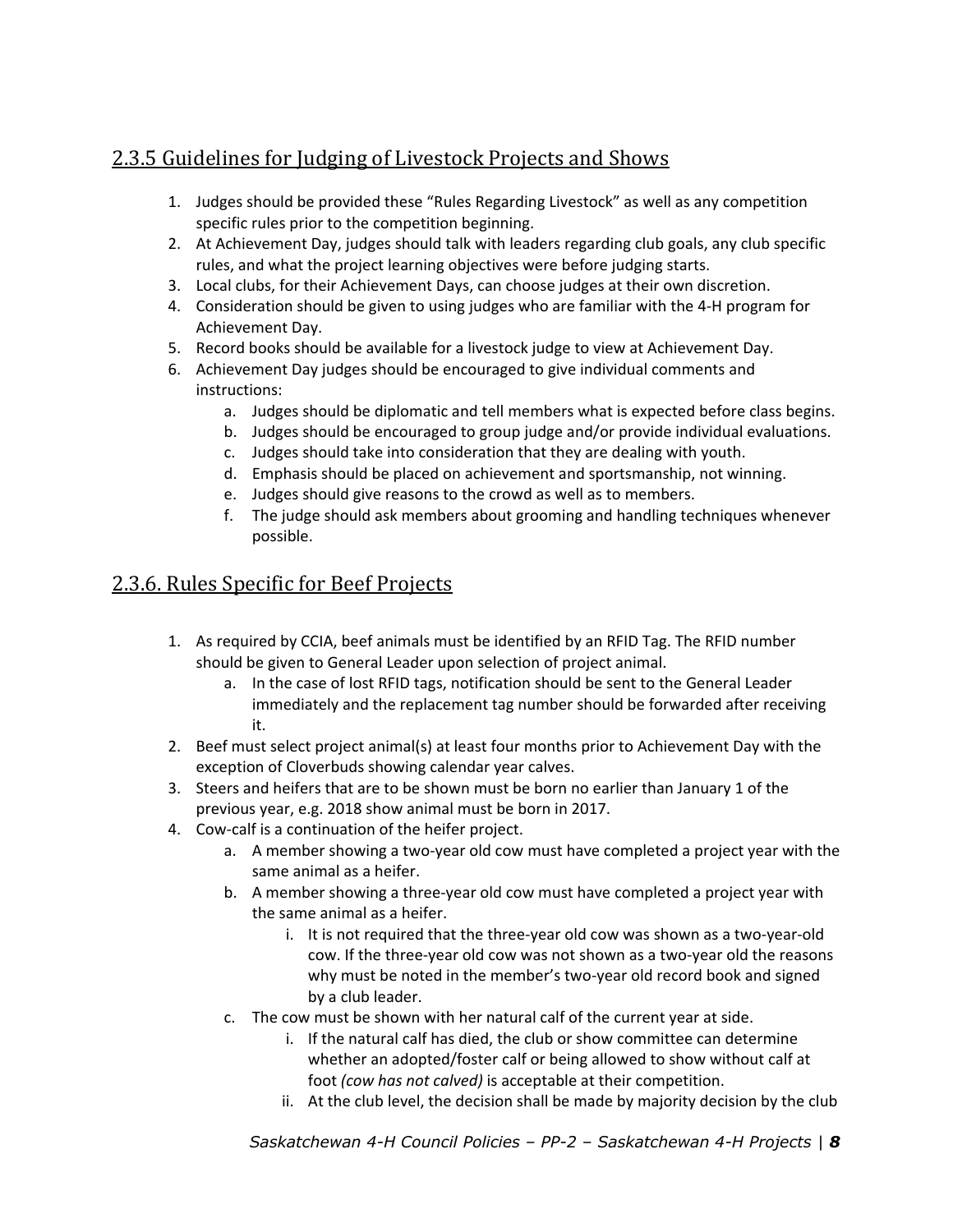members AFTER being vetted for validity by a panel of three screened 4‐H leaders or volunteers (unbiased, unrelated to the member).

- 5. All beef market animals must be castrated and dehorned by January 1 of the current show year.
	- a. Calendar year calves and female horned breeds may be shown with horns at the discretion of the club or show/competition committee.
- 6. "Drenching" is not permitted.

# 2.3.7. Rules Specific for Equine Projects

#### 2.3.7.A Rules for ALL Equine Projects

1. All registered 4‐H members and other participants in the light horse, young horse and rodeo project that are 18 years of age and younger must wear a certified riding helmet with a strap at all 4‐H mounted events. This helmet policy is also a recommended practice for any individual over the age of 18.

#### 2.3.7.B Rules for Light Horse Projects

- 1. Where ruling does not exist, The Saskatchewan Horse Federation/Equestrian Canada rules shall be used.
- 2. Light horse members must be responsible for the care and training of their project animal at least four months prior to show day Achievement Day
- 3. No stallions will be allowed to show in the light horse project or at any level of show, excluding the young horse project up to two years old.
- 4. Any horse displaying symptoms of lameness may not be allowed to be shown.
	- a. At the discretion of the judge, these cases may be dismissed from the class or disqualified for the remainder of the competition day.
- 5. Barrel Racing, Pole Bending, Stake Race, Quad Race, Ride and Run, and Keyhole Race are considered gymkhana events and are not subject to the Rodeo Rules to allow members to learn and practice in an educational and safe environment. Therefore, in all gymkhana events, competitors are required to walk into and out of the arena and retain control of their horse.
- 6. Please refer to Equestrian Canada Rules for rulings on classes, clothing and equipment

#### 2.3.7.C Rules for Young Horse Projects

- 1. The Young Horse Project is designed for members responsible for starting and training a horse under the aged three or younger (at the beginning of the project year).
- 2. Any member wanting to take the Young Horse Project must:
	- a. meet an age requirement of 13 years of age as of December 31st of the program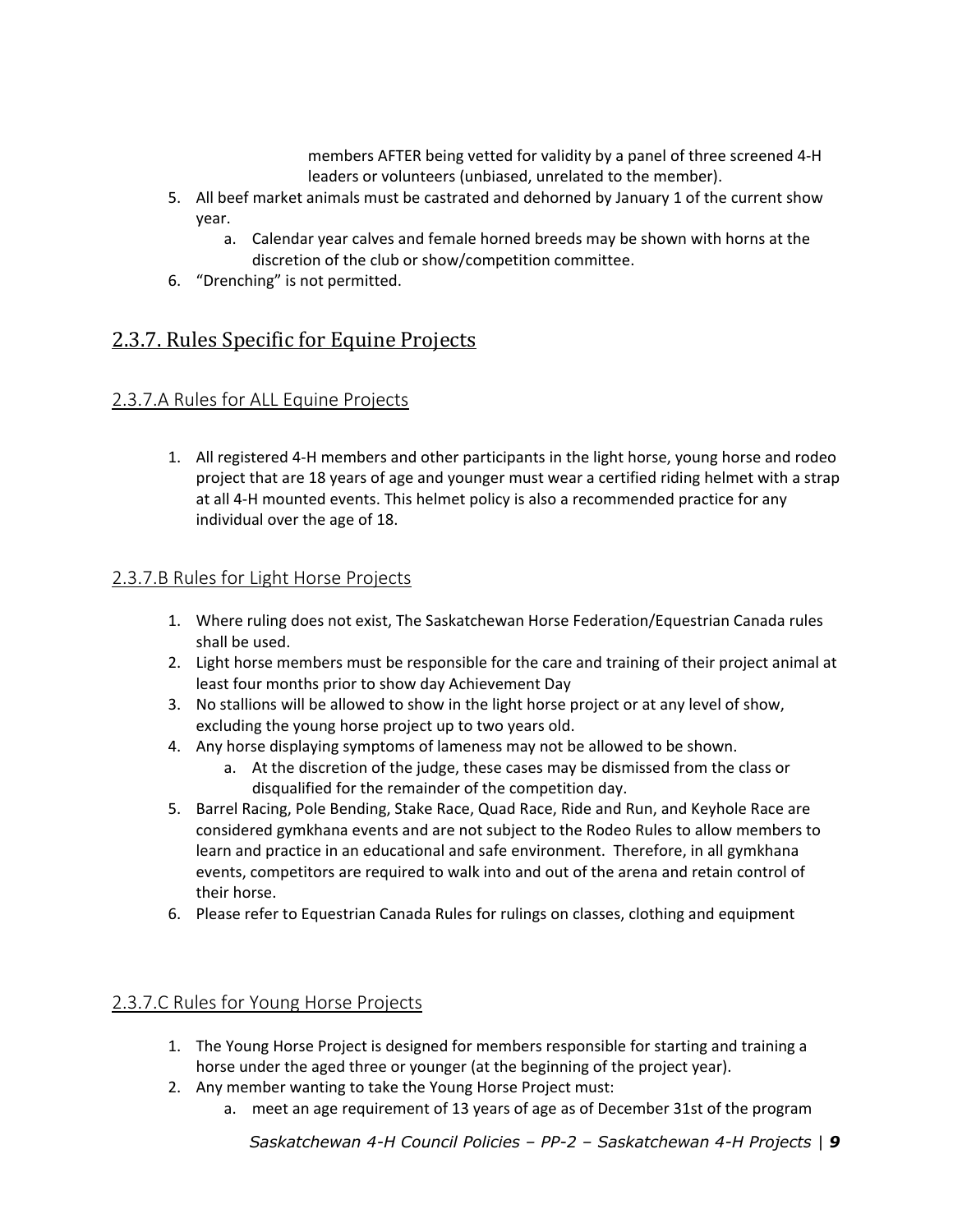year.

- b. have three years light horse experience or horseback riding with approval from experienced project leader
- c. Members must have their parent/guardian complete and submit a consent/waiver form to the provincial 4‐H office (forms are available from the provincial 4‐H office).
- d. A parent/guardian MUST commit to full supervision of and assistance to a member under 18 years of age while the member is working with the young horse; it is recommended that 4‐H'ers of any age have supervision while working with a young horse.
- e. Each year, attend at least one clinic or other young horse/colt starting clinic, with the project leader's guidance. Saskatchewan 4‐H offers a clinic each spring. However, members may also attend any clinic offered in their area. A certificate has been provided in the record book, which members will need to have signed by the clinician and the general or project leader, stating that they have completed this requirement and the certificate will be a part of their record book.
- 3. The member is responsible to have stud colts castrated during their yearling year, with the exception being a male with un‐descended testicles. Two‐year‐old stallions must be castrated without exception.
- 4. The member is responsible for the care and training of their project animal. The member is not allowed to place the young horse with a trainer at any time but is allowed to receive instruction/lessons with the young horse, as this is intended to be a learning experience. We encourage the member to work with a trainer or other knowledgeable person.

#### 2.3.7.D Rules for Rodeo Projects

- 1. The Rodeo Project is for members who are 9 to 21 years of age (by December 31 of the membership year) and have the approval of their project leader ∙
- 2. The Rodeo Project cannot be taken as a 4‐U Project
- 3. A member taking the Rodeo Project must have a leader for the project.
- 4. All members must have read the current 4‐H Rodeo Rules.
- 5. 4-H Saskatchewan sanctions the following events as approved 4-H rodeo events:
	- ∙ Bareback Bronc Riding
	- ∙ Barrel Racing
	- ∙ Break Away Roping
	- ∙ Bulldogging or Steer Wrestling
	- ∙ Chute Dogging
	- ∙ Cow Riding
	- ∙ Goat Tying
	- ∙ Keyhole Race
	- ∙ Pole Bending
	- ∙ Ribbon Roping
- ∙ Saddle Bronc Riding
	- ∙ Steer Daubing
	- ∙ Steer Riding
	- ∙ Steer Undecorating
	- ∙ Team Roping
	- ∙ Tie Down Roping
	- ∙ Wild Cow Milking
	- ∙ Wild Cow Race
	- ∙ Wild Horse Race
	- ∙ Wild Pony Race
- 6. To add an event to the list of approved 4‐H rodeo events, a proposal must be submitted to the Saskatchewan 4‐H Council with the appropriate assessment tools, rules, guidelines and safety precautions for review. The review process may take up to one (1) year.
	- a. If the proposal is approved, the event will be added to the list of Approved 4‐H Rodeo Events. The added event will be included in the rodeo manual or will be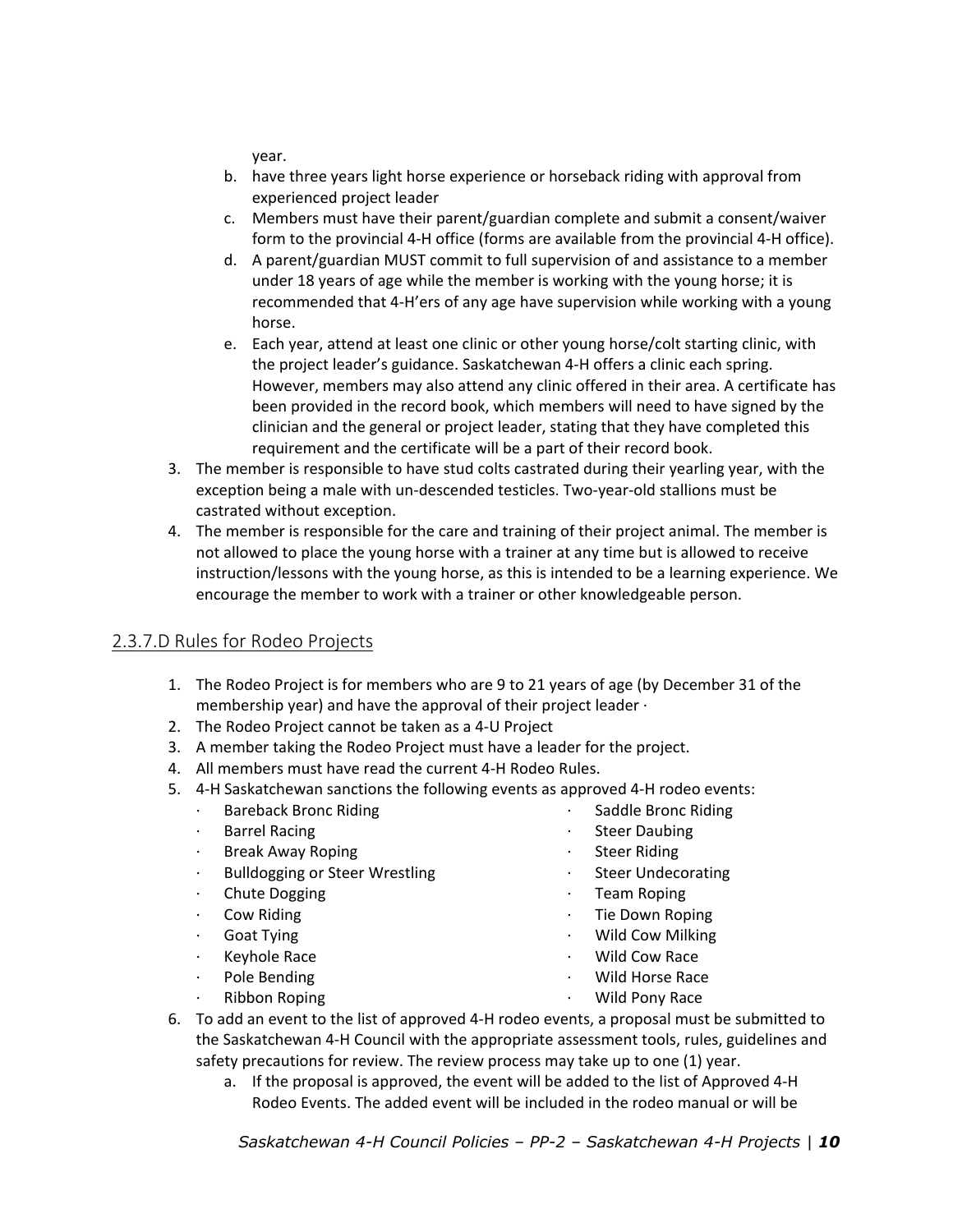available as an addendum to the rodeo manual and will be listed on the 4‐H website as approved until the manual is reprinted.

- b. The Saskatchewan 4‐H Council reserves the right to reject the proposal or to recommend changes to the proposal for re‐submission.
- c. The Saskatchewan 4‐H Council will notify the proposal's contact person in writing with the decision and follow-up action.
- 7. All members must wear proper western attire including helmet or cowboy hat (only if over 18 years old – if a competitor over 18 choses to wear a riding helmet, they will not be penalized) heeled cowboy boots (pull on recommended) and long sleeved shirt when they enter the arena, including one (1) hour before and one (1) hour after the rodeo.
- 8. Helmets, flak jackets and protective mouth gear are mandatory in rough stock. A facemask is also strongly recommended.
- 9. Any rodeo events conducted by a host committee as part of their competition, which are not contained on the above list, are not approved and sanctioned by the Saskatchewan 4‐H Council. The Saskatchewan 4‐H Council will assume no responsibility for injuries or insurance claims relating to non‐sanctioned events
- 10. An Inspection Committee must be formed
	- a. The Inspection Committee is to be made up of a minimum of two (2) people. It must contain at least one (1) person from each club hosting a 4‐H rodeo in that region that year. They are to report to the rodeo office early the day of the rodeo.
	- b. The committee is responsible for the humane treatment of animals. Animals used for rodeo must be inspected before the rodeo. No sick, lame, sore or injured animals shall be permitted in the draw at any time. No animal shall be beaten or cruelly prodded behind or in front of the chutes. The inspection committee has the right to disqualify any contestant for using a horse that is obviously lame, sore or injured in any way.
- 11. The following Rodeo Event Rules are the minimum provincial requirements for hosting a 4‐H rodeo.
	- a. It is the responsibility of the contestant to check with the rodeo office in case there is a change in the program.
	- b. Contestants are responsible for confirming entries before the beginning of the rodeo.
	- c. Designated emergency medical personnel and/or ambulance must be readily available at all rodeos.
	- d. Each club must have their own chaperone and first aid personnel.
	- e. Host club and community are not responsible for injuries.
	- f. Contestants must be ready to go in the arena for their event, also ready to return to the arena for ribbon presentation.
	- g. All points that day will be taken away from 4‐H contestants for excessive use of profanity before or during the rodeo.
	- h. Any person (member, leader, or parent) seen being abusive to their horse, (member or parent) before, during or after the rodeo will result in disqualification of contestant by the inspection committee.
	- i. Two (2) timers to be used for each run.
	- j. At least one (1) arena judge for each run in speed and roping events.
	- k. Suggested Point System